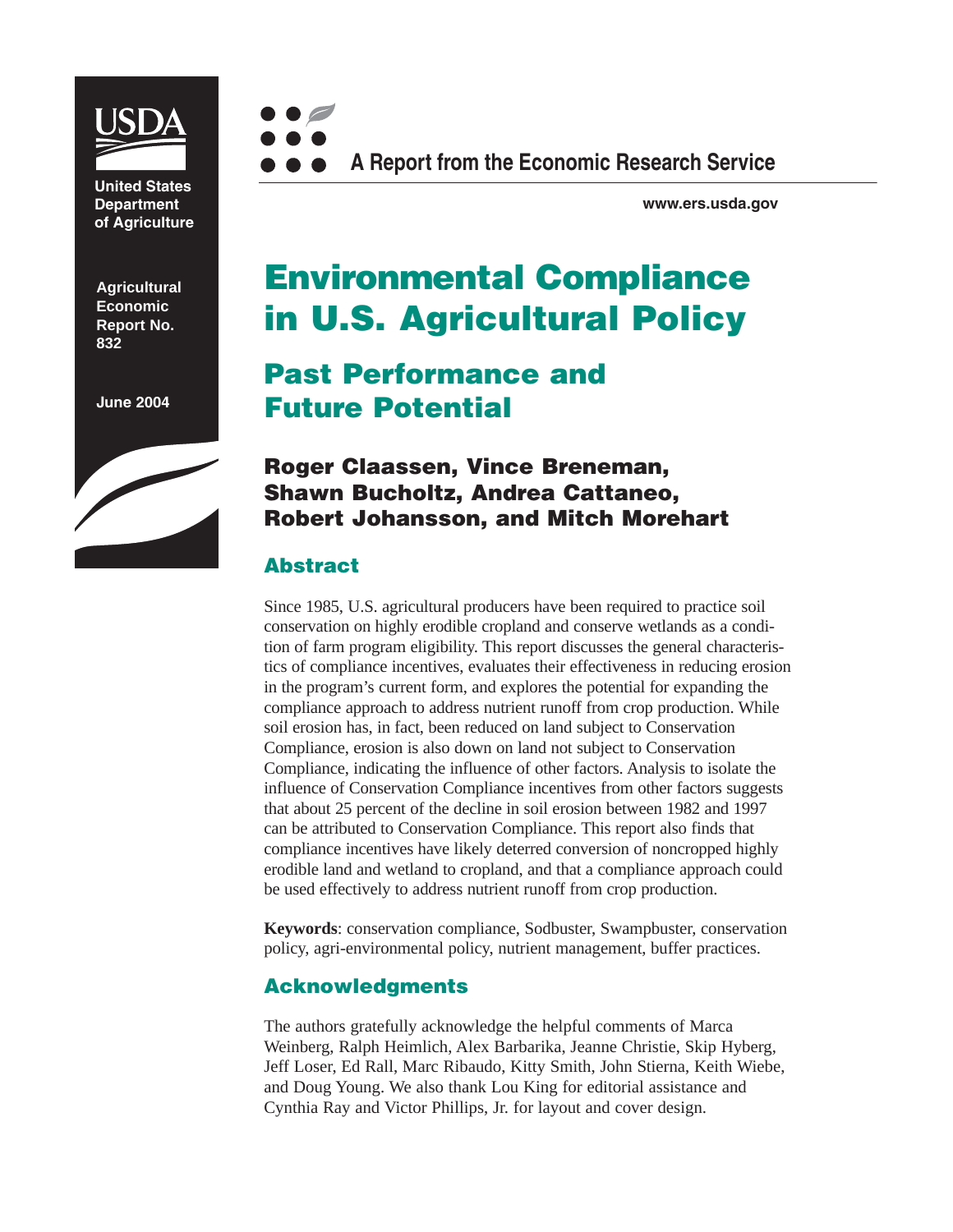### **Table of Contents**

| <b>Potential for Extending Compliance: Nutrient Management</b>                |
|-------------------------------------------------------------------------------|
|                                                                               |
|                                                                               |
| Reducing Nutrient Runoff: Nutrient Management                                 |
|                                                                               |
|                                                                               |
|                                                                               |
|                                                                               |
| <b>Appendix 1: Linking Environmental Indicators</b>                           |
| <b>Appendix 2: Methodology for Constructing Nutrient</b>                      |
| Cover photograph: Tim McCabe, Natural Resources Conservation<br>Service/USDA. |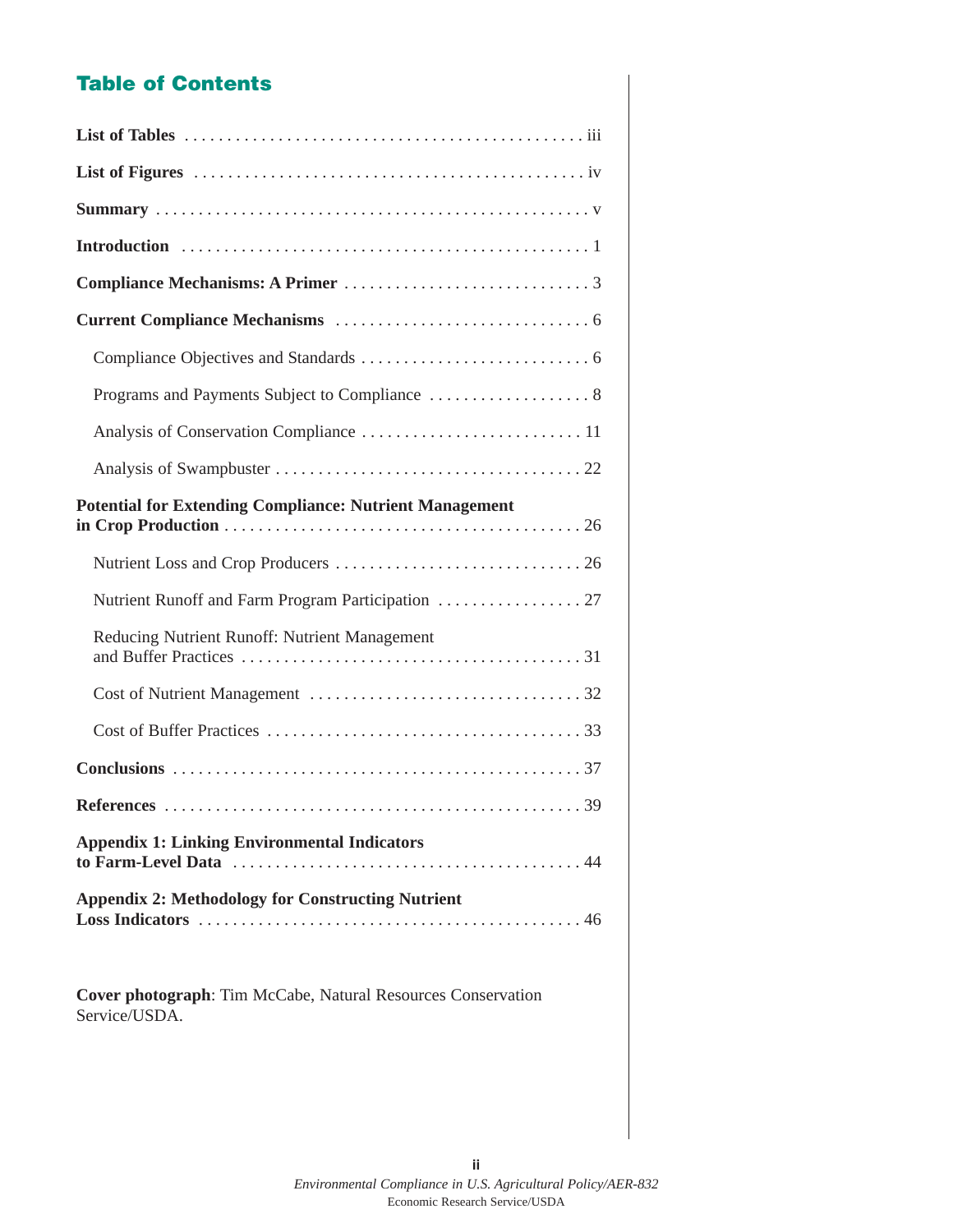## **List of Tables**

| 1. Conservation management systems and practices applied on             |
|-------------------------------------------------------------------------|
| 2. Direct payments subject to Wetland and/or HEL                        |
| 3. Government loan programs subject to Wetland and/or HEL               |
| 4. Erosion reduction on U.S. cropland between 1982 and 1997  15         |
| 5. Average and 95th percentile EQIP incentive payments for              |
| 6. Average EQIP incentive payments for selected conservation practices, |
| 7. Average and 95th percentile EQIP incentive payments for              |
| Appendix tables                                                         |
| 1. Acreage estimates using indicator surfaces and ARMS                  |
|                                                                         |